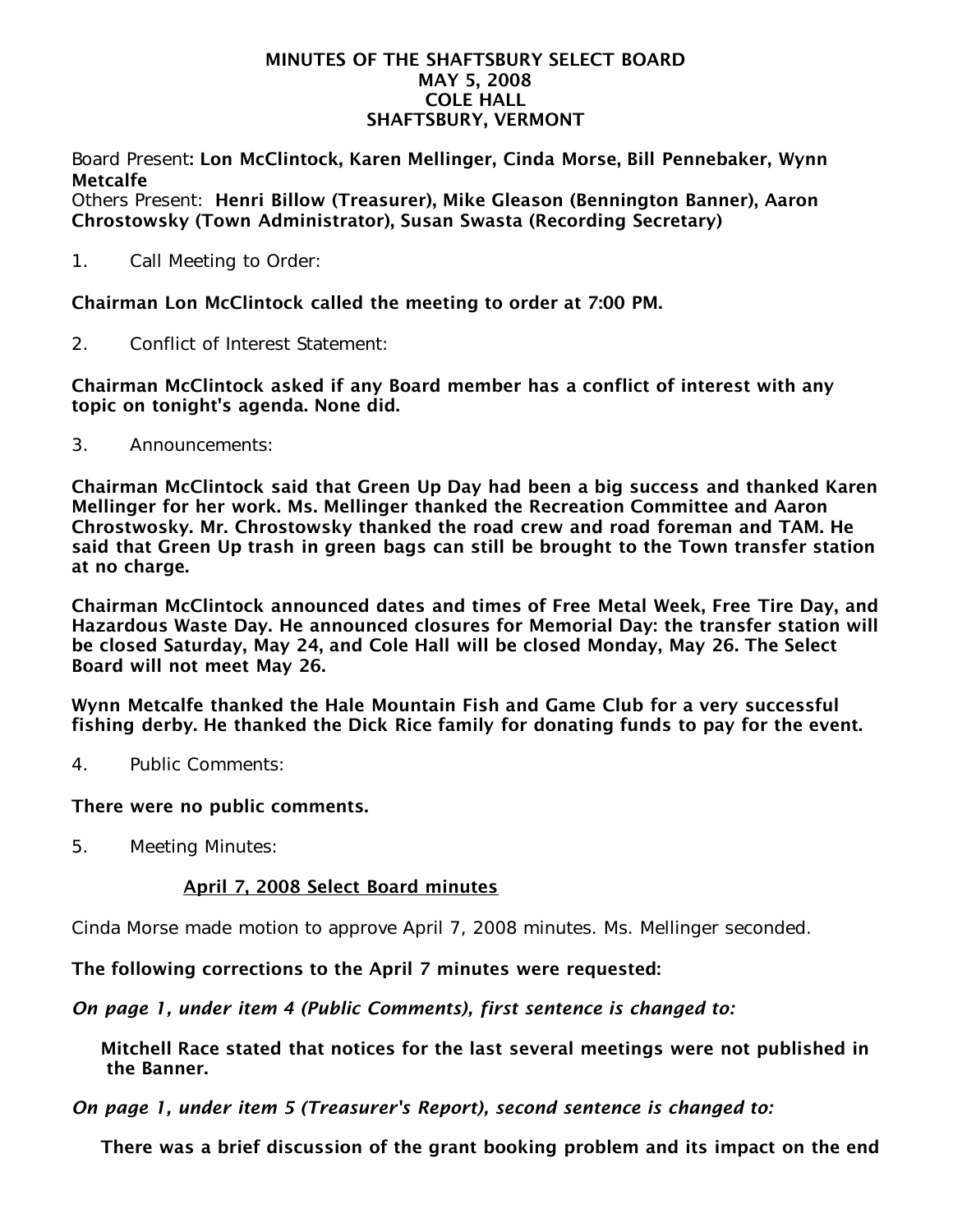of the year budget.

*On page 2, under item 5 (Budget Status & Strategy Report), last sentence is changed to:*

The board agreed to provide the following services: Landfill - Hazardous Waste, Landfill - Tire Removal, and Landfill - Brush-pile in June 2008, so that payment would be in the new fiscal year.

Motion to approve April 7, 2008 minutes as amended carried 5-0-0.

# April 28, 2008 Select Board minutes

Ms. Morse made motion to approve April 28, 2008 minutes. Ms. Mellinger seconded. Motion carried 5-0-0.

6. Warrants:

# The following warrants were presented for approval:

 Payroll Warrant #44: \$ 7,185.87 General Warrant AP#46: \$ 6,166.83 (power, cemetery mowing)

Ms. Morse made motion to pay warrants. Ms. Mellinger seconded. Motion carried 5-0-0.

Chairman McClintock asked if this year's budget covers cemetery mowing for next spring and early summer as well as this summer. Mr. Metcalfe replied that it just covers this year. He does not know if there is money budgeted for next year but will check.

7. Act on Highway Department Truck Bids:

## There was discussion of the two financing bids. Payments will be lower because the lease will be for six years rather than five years.

Ms. Morse made motion to accept the Delurie cab and chassis bid of \$70,890. Ms. Mellinger seconded. Motion carried 5-0-0.

Ms. Morse made motion to accept the Fairfield plow and dump body bid of \$50,085. Ms. Mellinger seconded. Motion carried 5-0-0.

Ms. Mellinger made motion to accept the MLC bid for truck lease financing. Ms. Morse seconded. Motion carried 5-0-0. (This motion had been made first, but Ms. Mellinger agreed to hold it until after the truck bids had been accepted.)

8. Treasurer's Report:

Chairman McClintock thanked Ms. Billow and Mr. Chrostowsky for their hard work reviewing grant funds and doing reconciliation of General Fund budgets. Ms. Billow explained that they had found three grants from which monies were owed to the General Fund. The total amount is \$23,529.87. She said that there is \$16,529 cash on hand, with another \$14,000 due to the Town. However, \$6,000 of the money due is from the Howard Park Fund, which is running a deficit, so they will not receive this amount.

There was discussion of the Howard Park deficit, which is due to maintenance costs exceeding the amount available from the park fund over a number of years. Ms. Mellinger said that she thought they had consolidated park funds and wiped out the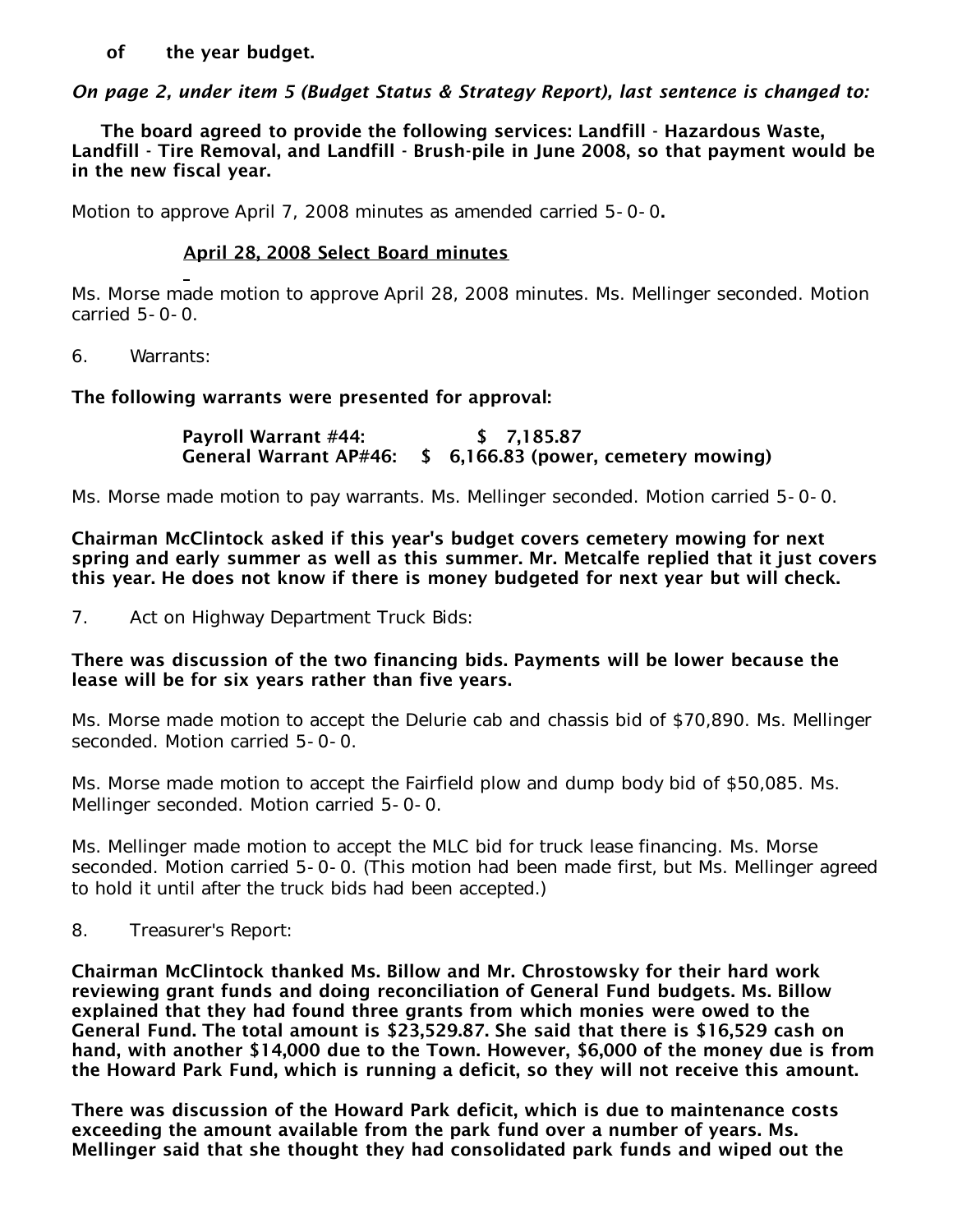deficit. Mr. Chrostowsky replied that they had, but there have been significant maintenance issues and not enough has been budgeted to cover them.

Chairman McClintock stated that the Grant Fund and General Fund are now accurately stated. All of the bills associated with this have been paid; it is just a matter of accurate financial statements. There was discussion of the overall budget situation, which shows a deficit of \$5800 for the remainder of the fiscal year. The Board will discuss possible measures to deal with this at the next meeting.

Ms. Morse made motion to approve Treasurer Henri Billow's accounting corrections. Ms. Mellinger seconded. Motion carried 5-0-0.

9. Peters Flats Intersection Study:

Road Foreman Ron Daniels stated that one of the Town trucks is too far gone to use and will require a new oil pan, at a cost of about \$600. Chairman McClintock said that the Town needs the trucks on the road. The repair was left to Mr. Daniels' discretion.

Chairman McClintock stated that Mr. Daniels wants to revisit the Board decision to put in a four-way stop at the intersection of Myers, Coulter, Tinkham, and Cross Hill Roads. He said that Alison Church was asked to critique the Bennington County Regional Commission (BCRC) report in favor of the change, and advised against it. In addition, a BCRC document on multi-way stop signs specifically states that stop signs should not be used for speed control. In this case, speed on Tinkham Road was a factor in the decision.

Chairman McClintock said that he and Mr. Metcalfe had voted against the four-way stop, so one of the other three Board members would have to make a motion to reconsider the decision.

Ms. Mellinger made motion to reconsider the Select Board decision to put in a four-way stop at the Peters Flats intersection. Mr. Pennebaker seconded.

Chairman McClintock noted that another reason for putting in the stop signs had been poor visibility on Tinkham Road. The road crew has cleaned up brush and improved sight lines. Mr. Daniels confirmed that sight distance now exceeds the minimum required for a 35 mile-per-hour zone. Ms. Mellinger recalled that intersection warning signs had been discussed and asked if this would be a possibility instead of stop signs. Mr. Daniels replied that this would just be more signs to have vandalized. He said that many drive over the speed limit there, but that is an enforcement issue. He noted that traffic stopping at intersections causes more wear and tear on roads.

Ms. Morse said that this is a process issue. BCRC had been hired to address the matter and then someone had asked Ms. Church for input. She feels that this creates a conflict, and that Jeff Mast, who did the BCRC study, should be included in the discussion and decision. Chairman McClintock said that Mr. Mast had been invited, but had decided not to attend. The BCRC sent a letter, written by Mr. Mast, on April 22.

Mr. Chrostowsky went to get the letter, and Mr. Daniels went to get photographs he had taken of Tinkham Road after brush cutting. Ms. Mellinger noted that the letter states that if changes have been made, new analysis may be warranted. It was agreed to table the decision until Mr. Mast has another look at the intersection and gets back to them.

10. Highway Department Work Plan:

Mr. Chrostowsky distributed the work schedule for March-October 2008 and noted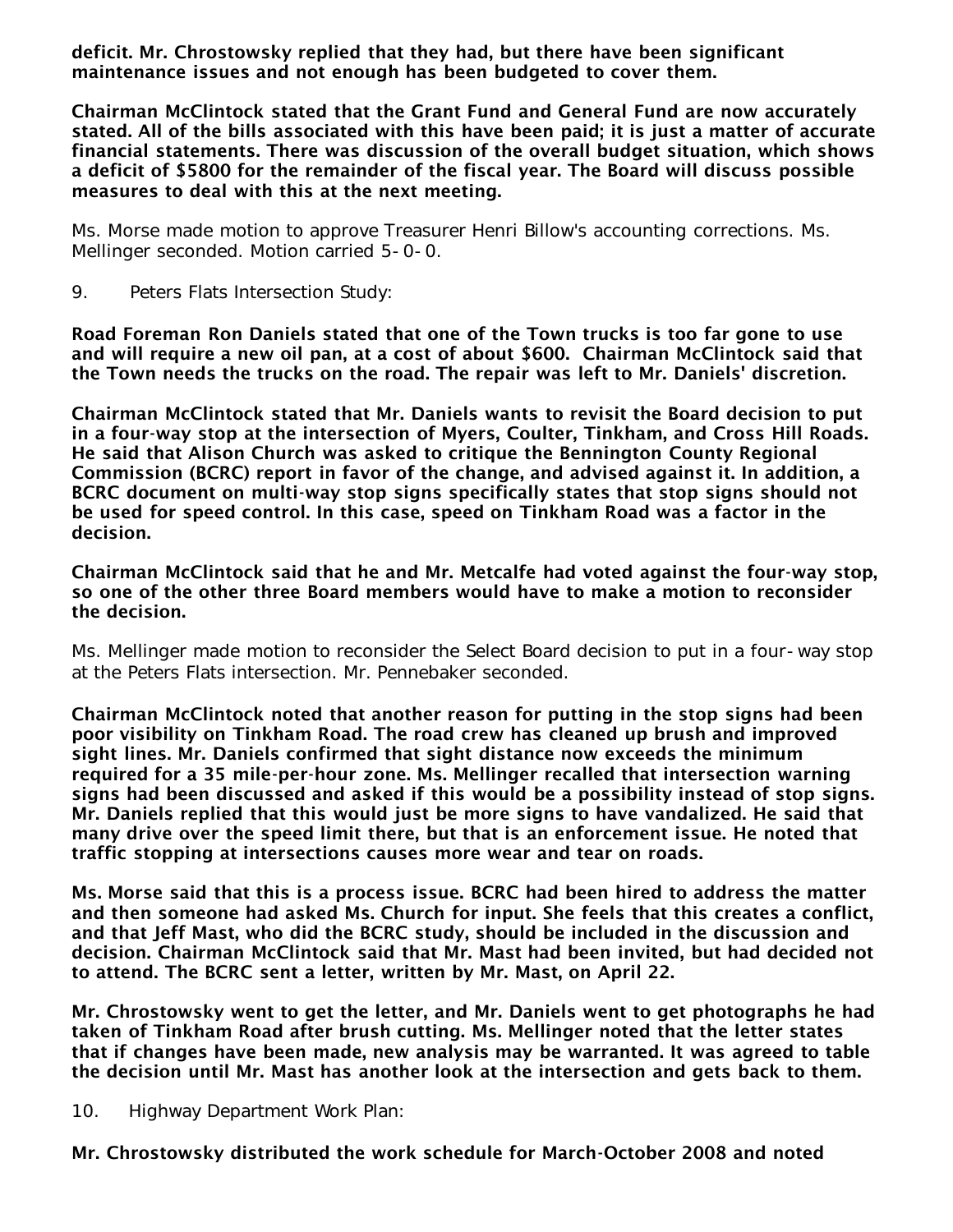which projects are finished or in process. Mr. Metcalfe noted that mowing is listed on the schedule and asked when they had decided not to contract mowing, as had been done last year. Ms. Morse said they had budgeted for this, and it was intended to free up the road crew for other work and get all the mowing done at once. Mr. Metcalfe added that the Town tractor and mower are not suitable for the work.

Mr. Daniels replied that by doing the mowing themselves they will save enough to buy a tractor. After further discussion, it was agreed that Chairman McClintock, Mr. Chrostowsky, and Mr. Daniels will meet on this issue. Mr. Chrostowsky said there would no problem putting it out to bid this week if they choose to do so. Mr. Metcalfe said that the Board needs to be in on it if something major like this is changed.

Mr. Metcalfe asked if the very steep ditches on LaClair Road will be backfilled. Mr. Daniels replied that they will be lined with stone before winter.

## Mr. Daniels stated that it is possible to start paving Church, Ledgely, and Westview Streets now and he would like to do so.

Mr. Metcalfe made motion to proceed with paving Church, Ledgely, and Westview streets now, in agreement with Road Foreman Ron Daniels' recommendation. Ms. Mellinger seconded. Motion carried 4-0-1. (Chairman McClintock abstained.)

11. Gessner Permit Refund:

Board members agreed that even though the Gessner decision had been made in a Development Review Board (DRB) working session rather than a regular meeting, it had involved a permit, for which a fee is charged. The decision was not Zoning Administrator Tony Zazzaro's discretion, but had to go to the DRB. Chairman McClintock noted that, even if the matter could have been decided without a permit application, that would have required legal advice, which would have incurred cost.

Ms. Morse made motion to deny refund of the Gessner permit fee. Mr. Pennebaker seconded. Motion carried 5-0-0.

12. Howard Park Sport Equipment Shed:

# It was decided to table discussion of this matter until Mark Boudreau can be here.

13. Forest Service Meeting Minutes Language Adjustment:

### Board members discussed the Forest Service request to change the May 7, 2007 Select Board minutes to correct the names of two tracts. It was decided to make a new motion rather than changing the 2007 minutes.

Ms. Morse made motion to support National Forest Service acquisition of the Prescott and Batonick tracts. [See attached map, Appendix A] Mr. Pennebaker seconded. Motion carried 5-  $0 - 0$ .

14. Street Dance Status:

### Chairman McClintock asked if anything is happening on the street dance. Mr. Metcalfe replied that the committee has not met yet, but that people still seem to have the energy to have the dance again this year.

15. Select Board Goals Update: